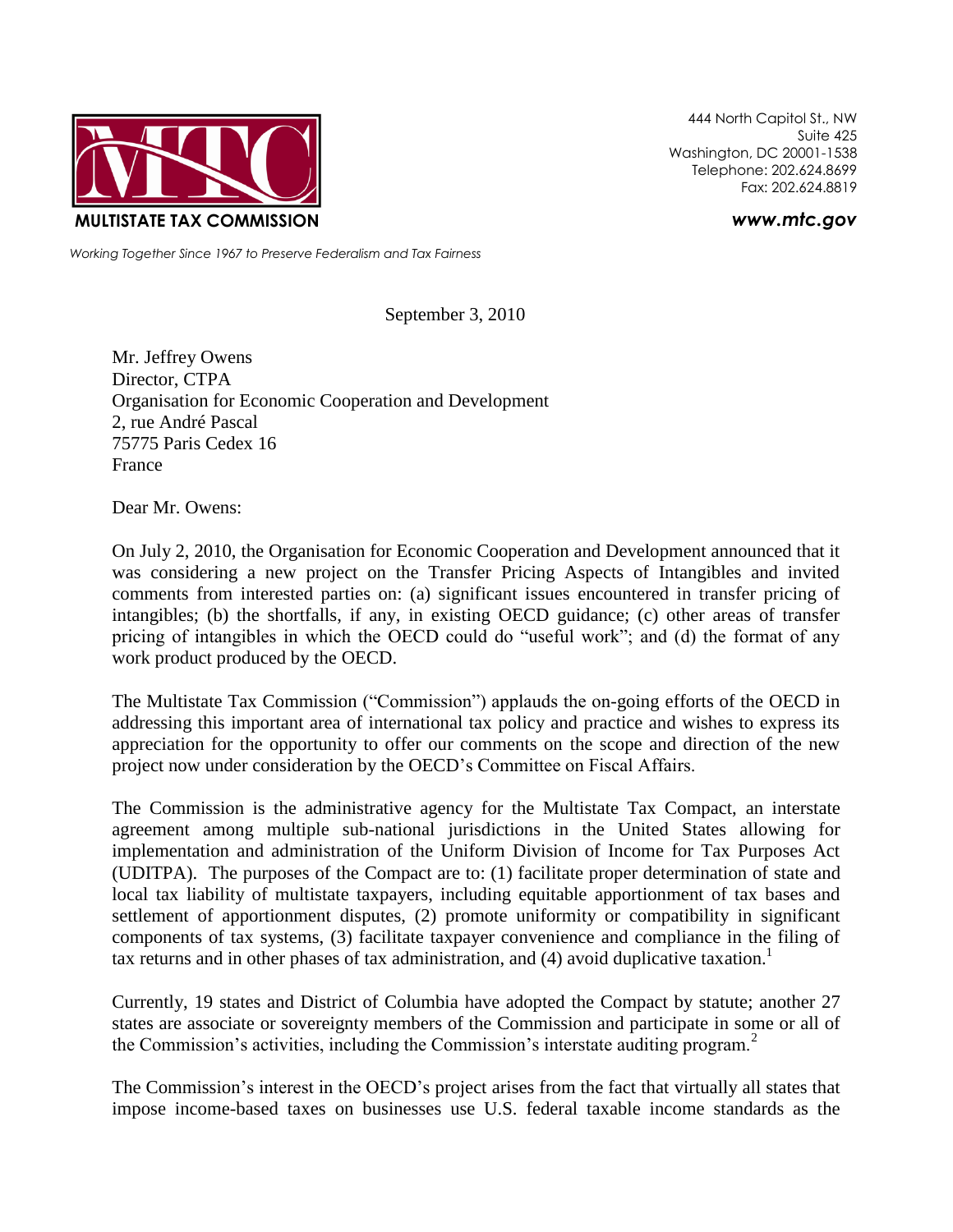starting point for defining their tax bases. The states are thus directly affected by any understatement of the federal tax base through improper or inaccurate transfer pricing of transactions with related foreign entities. To fully appreciate the impact of international transferpricing deficiencies on states revenues, a brief explanation of state taxation concepts may be helpful.

The states use the formulary apportionment principles embodied in UDITPA in order to divide a business's net income among taxing jurisdictions, using easily-quantifiable measures of in-state property, payroll and sales as a proxy for gauging the amount of income generated in each state. This system obviates the need to engage in complex transfer pricing analysis to determine the amount of income generated by operations within each state. A majority of states have also adopted "combined reporting" regimes, which apply the principles of formulary apportionment to all related legal entities engaged in a single interrelated ("unitary") enterprise. In determining the scope of income subject to inclusion on the combined report, most combined reporting states require or permit taxpayers to exclude the income and apportionment factors of unitary foreign entities. Such reporting systems are referred to as "water's edge" filing, in contrast to worldwide unitary reporting, which applies formulary apportionment principles to all unitary entities, regardless of their place of incorporation. States using the water's edge methodology rely on the federal government to ensure that the amount of U.S.-sourced income earned by businesses operating within their borders is properly reported.

# *A. Recent Evidence Suggests that Existing Transfer Pricing Enforcement Has Not Prevented Multinational Enterprises (MNE's) With Significant Intangible Property Rights from Shifting Income to Low Tax Jurisdictions, Eroding the U.S. Federal Tax Base.*

A recent report by the U.S. Congressional Research Service estimated the annual federal revenue losses from inappropriate income shifting to foreign low-tax jurisdictions as ranging between \$10 billion and \$60 billion.<sup>3</sup> The report cites several studies suggesting that transfer pricing abuses are the second largest source of corporate income tax revenue losses for the U.S. treasury arising from international transactions.<sup>4</sup> For instance, a 2003 study by Harry Grubert of the U.S. Treasury Department found that for U.S.-based manufacturing companies, approximately onehalf of the income derived from research and development based intangibles is shifted from high-tax to low-tax countries.<sup>5</sup> The Congressional Research Service also cites the results of the United States' dividend "repatriation holiday" in the 2004 Jobs Creation Act as further evidence that intangible property transfers are not being properly accounted for under current tax laws, allowing income shifting and deferral to low tax jurisdictions. Congress authorized a temporary 85 percent deduction for dividends repatriated from foreign subsidiaries of U.S. businesses under the 2004 Act. The pharmaceutical, medical, electronic and computer industries repatriated \$157 billion dollars in dividends, almost half of the total amount repatriated through the program for all U.S.-based firms. These industries are uniquely dependent on intellectual property rights such as patents and copyrights for their profitability.

Given the broad consensus among economists and tax experts that income is being improperly shifted into low tax jurisdictions through transfer pricing of intangible property, the Commission believes that reform of international tax standards in this area is important and that the OECD is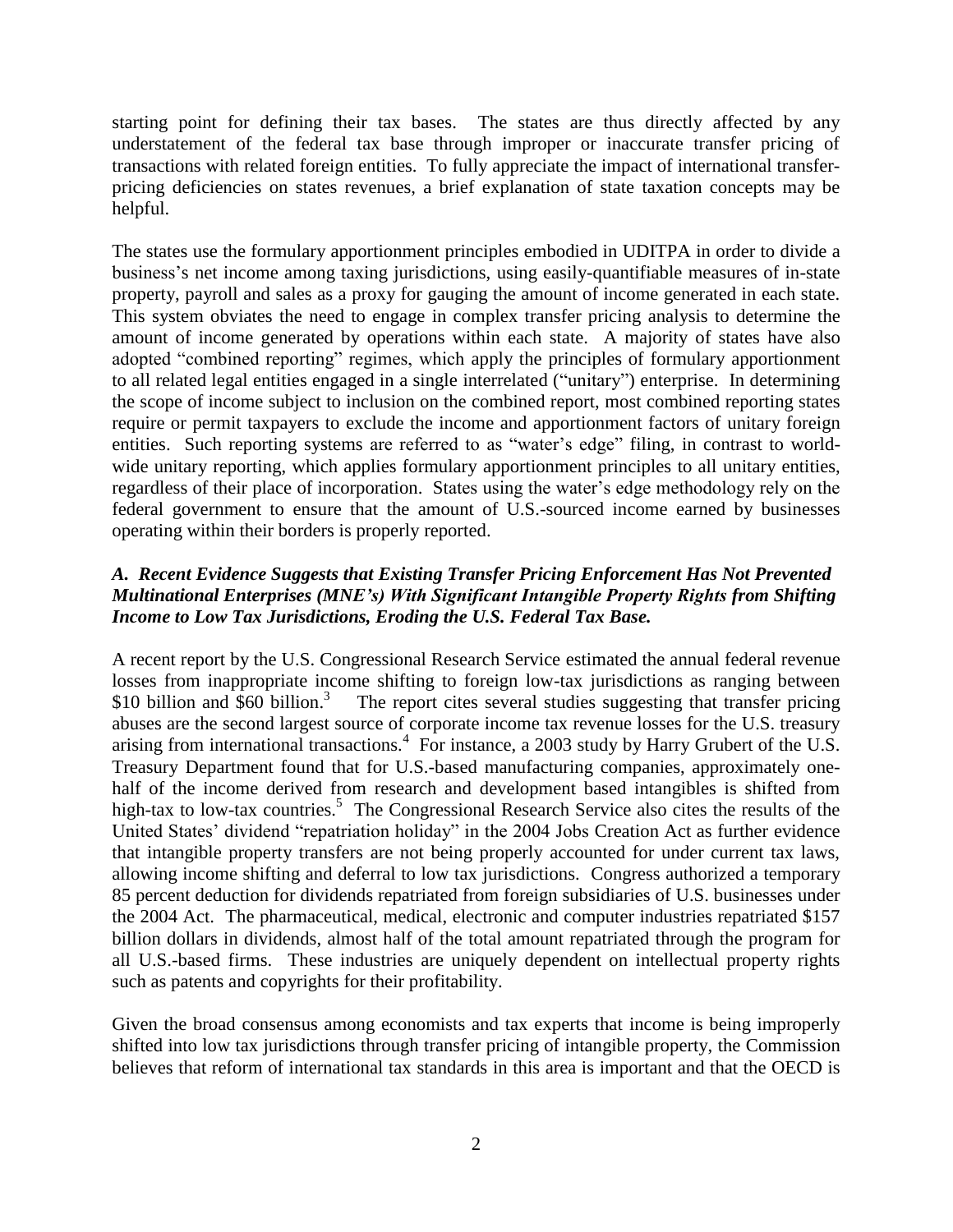uniquely positioned to provide leadership to the international community in addressing these imbalances.

### *B. Fine-Tuning Current OECD Transfer Pricing Guidelines for Intangibles May Be Inadequate to Address the Underlying Problem of Inappropriate Income Shifting.*

The Commission believes the OECD's current *Transfer Pricing Guidelines for Multinational Enterprises and Tax Administrations* are thorough, thoughtful, and comprehensive in addressing the many factors which should be considered in attempting to value intangible property rights transferred among related components of multinational enterprises. The *Transfer Pricing Guidelines* are to be commended for their openness in conceding the difficulty and complexity of the task facing tax administrators in establishing a reasonable range of valuation for intangible property, especially since the value of such property may be inextricably interwoven with the value of tangible property incorporating patents, copyrights, and processes, or the value (goodwill) of the overall business concern. $<sup>6</sup>$ </sup>

The Commission appreciates that the OECD remains committed to the use of arms-length accounting principles as the most appropriate means of determining the amount of income earned by a MNE within a particular jurisdiction. And the Commission has no reason to question the Transfer Pricing Guideline's conclusion that arms-length accounting principles

"… provide the closest approximation of the workings of the open market in cases where property (such as goods, other types of tangible assets or intangible assets) is transferred or services rendered between associated enterprises. While it may not always be straightforward to apply in practice, it does generally produce appropriate levels of income between members of MNE groups, acceptable to tax administrations."<sup>7</sup>

The Commission suggests, however, that the long-standing academic dispute over whether formulary apportionment or arms-length accounting provides a better measure of income generation among related legal entities is misplaced. The Commission suggests that in many circumstances, reliance on arms-length accounting principles alone to address inappropriate income shifting underestimates the practical difficulties facing tax administrators. Tax authorities will often have inadequate knowledge of a taxpayer's business; will lack ready access to comparable uncontrolled pricing information; will have difficulty retaining the cadre of highly skilled auditors, accountants, economists and attorneys necessary to prosecute such cases; and will not have the necessary budget to effectively handle more than a few cases every year. A tax system that relies on limited enforcement efforts rewards taxpayers for questionable practices and ultimately undermines the integrity of the system as a whole. The Commission is concerned that there will always be a significant gap between the economic ideal of determining "appropriate levels of income" through arms-length accounting methods and the reality of underfunded, under-staffed tax agencies attempting to systematically police thousands of transfers between related parties. Those practicalities, rather than any theoretical problem with armslength accounting methodology, may be at the root of the well-documented shift of income to low tax jurisdictions.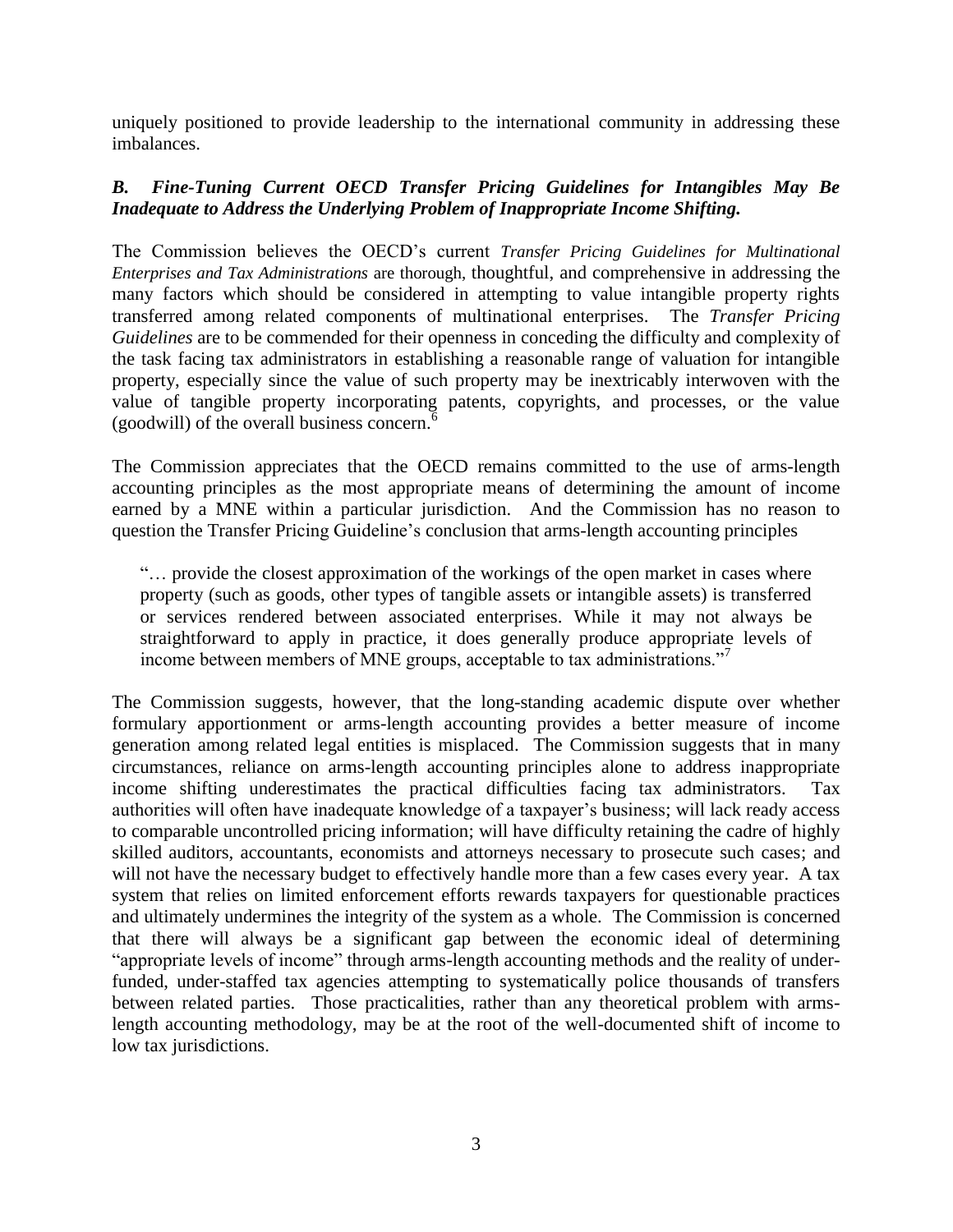Taxpayers also experience difficulties in complying with the arms-length standard of income determination on a jurisdictional basis.<sup>8</sup> First, corporations do not generally engage in geographic separate accounting—accounting for income on a jurisdiction-by-jurisdiction basis; they account for income earned throughout the world, regardless of geographic source. Second, because of the economic interdependence among parts of an enterprise operating in different countries, it may be difficult to use geographic separate accounting to isolate the income attributable to each jurisdiction in which it operates.<sup>9</sup>

The Commission believes that the states' experience with arms-length accounting and formulary apportionment systems at the sub-national level suggests that the OECD should not foreclose the use of formulary apportionment methodologies (including combined reporting among related entities) where appropriate. Formulary apportionment has been widely employed in the United States for well over a century as a means of determining the in-state value of business property for integrated multistate businesses. *See, e.g., Adams Express Co. v. Ohio,* 165 U.S. 194 (1897) (apportioning goodwill of ongoing business concern). Formulary apportionment was later adopted as a means for establishing in-state earnings for purposes of state income tax impositions, especially after the Multistate Tax Compact became effective in 1967. Formulary apportionment is now the universally accepted method of determining the in-state earnings of multistate taxpayers. Given the rapid rise of interstate commerce in the latter half of the  $20<sup>th</sup>$ century, it is doubtful that the states could effectively administer their corporate income tax systems without the use of formulary apportionment.

Although some states continue to rely on arms-length accounting standards for policing transfer prices between separately-incorporated but related entities, the volume of litigation resulting from valuation disputes has been enormous. The landscape of the state income tax world is littered with tax disputes over income-shifting practices, burdening tax administrators and taxpayers with protracted and expensive litigation yielding highly uncertain results. *See, e.g., Sherwin-Williams Co. v. Commissioner,* 778 N.E. 2d. 504 *(*Mass 2002) (allowing deduction for royalty payments to Delaware intangible holding company; *Syms Corp. v. Commissioner,* 765 N.E. 2d 758 (Mass. 2002) (disallowing deduction for royalties paid to Delaware intangible holding company); In re *Tropicana, New York Tax Appeals Tribunal Nos. 815253 and 815564 (6/1/2000), http://www.nysdta.org/Decisions/815253.dec.htm.* (upholding state transfer pricing adjustment); In re *Kellwood Co., New York Tax Appeals Tribunal No. 820915 (5/18/2010), http://www.nysdta.org/Determinations/820915.rem.htm* (rejecting state challenges to transfer pricing and economic substance). The landscape is similar at the federal level; scores of prolonged tax disputes and reams of regulatory guidance under Internal Revenue Code Section 482 have not prevented widespread income shifting. *See, e.g., Intel Corp. v. Commissioner,* 100 T.C. 616 (1993);

Today, in the United States, a majority of states have concluded that the task of policing thousands of transactions between thousands of related parties to prevent income shifting is beyond their capabilities. Those states have now adopted combined reporting systems, eliminating the need to undertake any transfer pricing analysis on a domestic basis.

The *Transfer Pricing Guidelines* recognize that there are instances in which the arms-length standard may be extremely difficult to apply—specifically when the property transferred is so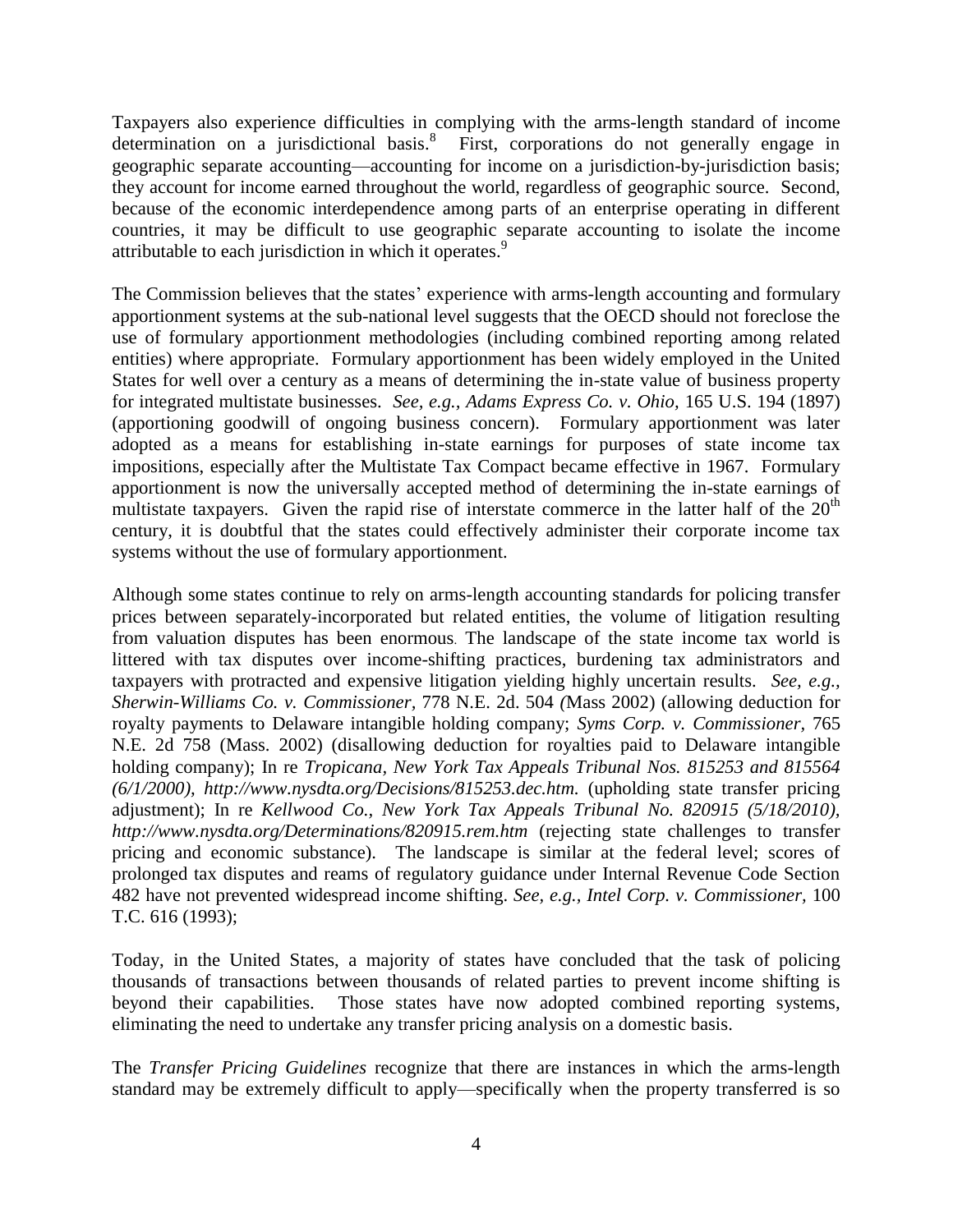unique that the search for comparables is unavailing or when the projections of benefits is too uncertain or speculative.<sup>10</sup> In addition, there are some instances where the integration of operations, tangible and intangible property, and industrial processes is so complete that it is unrealistic to suggest that the source of income generation can be meaningfully isolated in related entities operating in multiple countries. In such situations, formulary apportionment may be the most accurate as well as the most practical means of achieving a fair allocation of income among competing taxing jurisdictions. The Commission accordingly hopes the OECD will study the question of whether formulary apportionment should also be applied to some highly integrated industries operating across national borders.

## *C. Adoption of a Deemed-Earnings International Tax Standard for Certain Transactions with Subsidiaries Operating in Low Tax Jurisdictions May Reduce Income Shifting.*

As another alternative to adjusting arms-length pricing guidelines to prevent income shifting, the OECD should study the possibility of adopting a set of recommended rules similar to the Subpart F provisions of the U.S. Internal Revenue Code. Under Subpart  $F<sub>1</sub><sup>11</sup>$  income earned by controlled foreign corporations (CFC's) operating in low-tax jurisdictions is included in the U.S, parent's tax base as deemed dividend income, before repatriation, and subject to a deduction if the income is subsequently repatriated in the form of an ordinary foreign dividend. The federal government allows a tax credit for any taxes paid to the foreign jurisdiction, preventing double taxation. These rules are an important backstop to the use of "arms-length" accounting standards and transfer pricing determinations. Unfortunately, the Subpart F rules currently in place in the U.S. have proven to be susceptible to elaborate and complex tax planning strategies involving multiple international transactions and inconsistent international tax regimes. The Commission believes that international adoption of a comprehensive Subpart F system for avoiding deferred recognition of profits would greatly reduce the ability of MNEs to engage in this type of inappropriate tax planning and would eliminate the need to engage in transfer pricing analysis and litigation in many circumstances.

#### *D. Conclusion*.

Once again, the Commission wishes to express its gratitude to the OECD for recognizing the problems facing tax jurisdictions and taxpayers in valuing intangible property transfers in highly complex economic systems. As noted scholar Joann Martens-Weiner writes:

"The nature of cross-border intercompany transfers has also changed. Multinational enterprises no longer primarily transfer basic goods for which arm's length prices are readily available. Their internal transfers increasingly involve transfers of difficult-to-s value intangible property (patents, copyrights, trademarks, etc.)."<sup>12</sup>

While there are undoubtedly some improvements which can be made to the current *Transfer Pricing Guidelines* to address particular problems, the Commission believes that the benefits of formulary apportionment systems for equitably sourcing income from intangible property rights should not be understated. As the U.S. Supreme Court wrote many years ago, determining where and how income arose "bears some resemblance to … slicing a shadow." *Container Corp. v. Franchise Tax Board*, 463 U.S. 159, 193 (1983). The current *Transfer Pricing*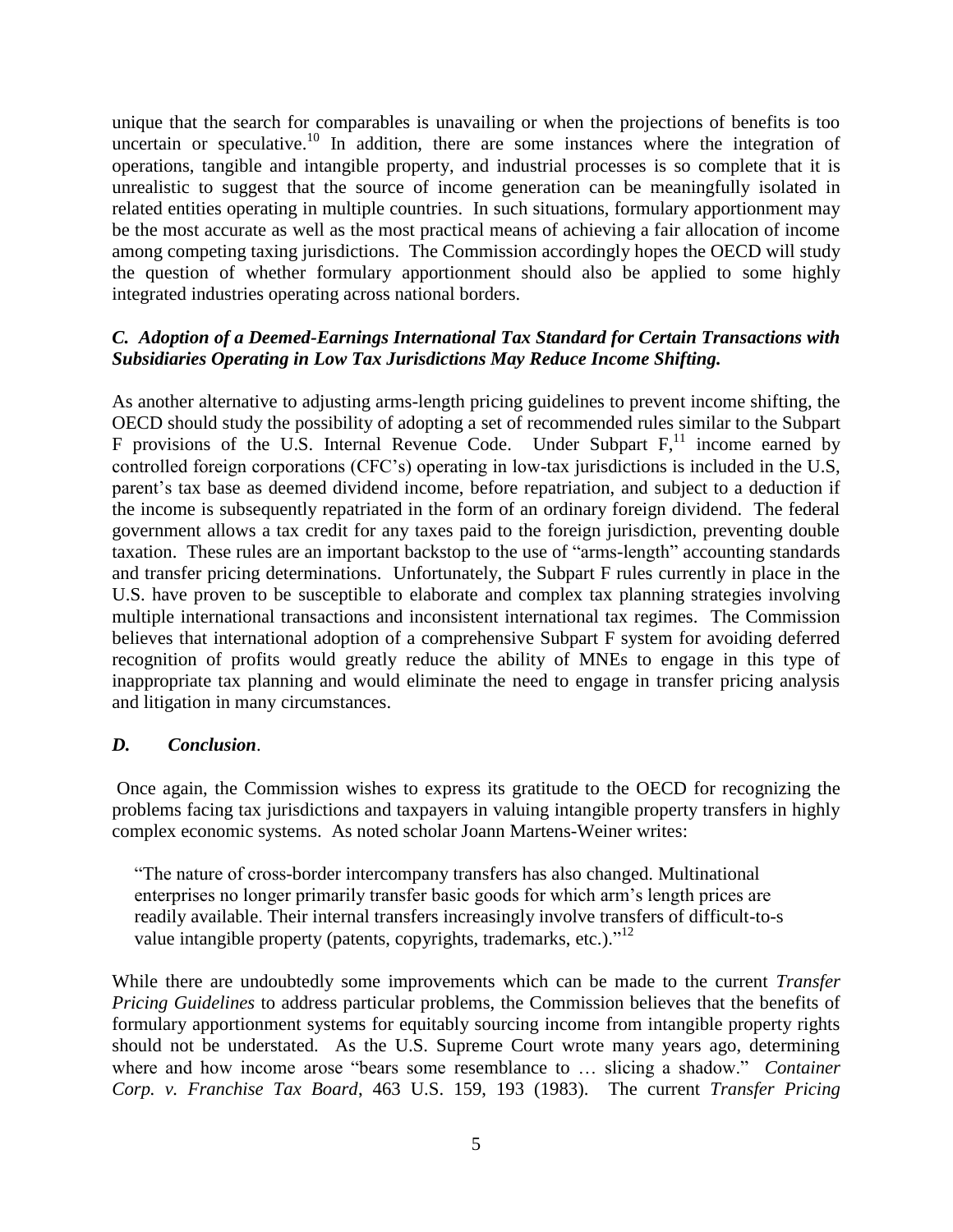*Guidelines* certainly apply well-reasoned economic and accounting principles to the task, but from a practical standpoint, other approaches may prove more efficicacious in preventing inappropriate income shifting.

Again, thank you for the opportunity to submit comments on this important topic on behalf of the Multistate Tax Commission.

Sincerely,

Joe Huddleston LL.D Executive Director Multistate Tax Commission

#### ENDNOTES

 $\overline{a}$ 

<sup>1</sup> Multistate Tax Compact, Art. I.

<sup>2</sup> *Compact Members*: Alabama, Alaska, Arkansas, California, Colorado, District of Columbia, Hawaii, Idaho, Kansas, Michigan, Minnesota, Missouri, Montana, New Mexico, North Dakota, Oregon, South Dakota, Texas, Utah and Washington. *Sovereignty Members*: Georgia, Kentucky, Louisiana, Maryland, New Jersey, and West Virginia. *Associate Members*: Arizona, Connecticut, Florida, Illinois, Iowa, Indiana, Maine, Massachusetts, Mississippi, Nebraska, New Hampshire, New York, North Carolina, Ohio, Oklahoma, Pennsylvania, Rhode Island, South Carolina, Tennessee, Vermont, Wisconsin, and Wyoming.

<sup>3</sup> Jane G. Gravelle, *Tax Havens: International Tax Avoidance and Evasion*, Congressional Research Service, June 4, 2010, available at [www.crs.gov.](http://www.crs.gov/)

<sup>4</sup> See, for example, Melissa Redmiles, "The One-Time Dividends-Received Deduction," Internal Revenue Service, Statistics of Income Bulletin, Spring 2008, [http://www.irsustreas.gov/pub/irs-soi/08codivdeductbul.pdf.](http://www.irsustreas.gov/pub/irs-soi/08codivdeductbul.pdf)

<sup>5</sup> Harry Grubert, "Intangible Income, Intercompany Transactions, Income Shifting, and the Choice of Location," *National Tax Journal*, Volume 56, No.1, Part 2, March 2003, p.221.

<sup>6</sup> *OECD Transfer Pricing Guidelines for Multinational Enterprises and Tax Administrations*, July 2010, pp. 197-203.

 $<sup>7</sup>$  Id. at 38.</sup>

8 Id. At 203.

<sup>9</sup> Although McLure's outlines the difficulty that multistate corporate income taxpayers find in complying with arm's length accounting among U.S. states, his analysis has relevance in the international context as well. Charles McLure, "Implementing the State Corporate Income tax in the Digital Age*," National Tax Journal*, Volume 53, No. 4, Part 3, December 2000, p. 1291.*See also*, Charles E. McLure and Joann Martens-Weiner, "Deciding Whether the European Union Should Adopt Formula Apportionment of Company Income," in *Taxing Capital Income in the European Union: Issues and Options for Reform*, pp. 243-92. Oxford University Press, 2000. McLure and Weiner discuss the suitability of formulary apportionment for use in the international context within the EU.

<sup>10</sup> *OECD Transfer Pricing Guidelines, op. cit.;* pp. 197, 203